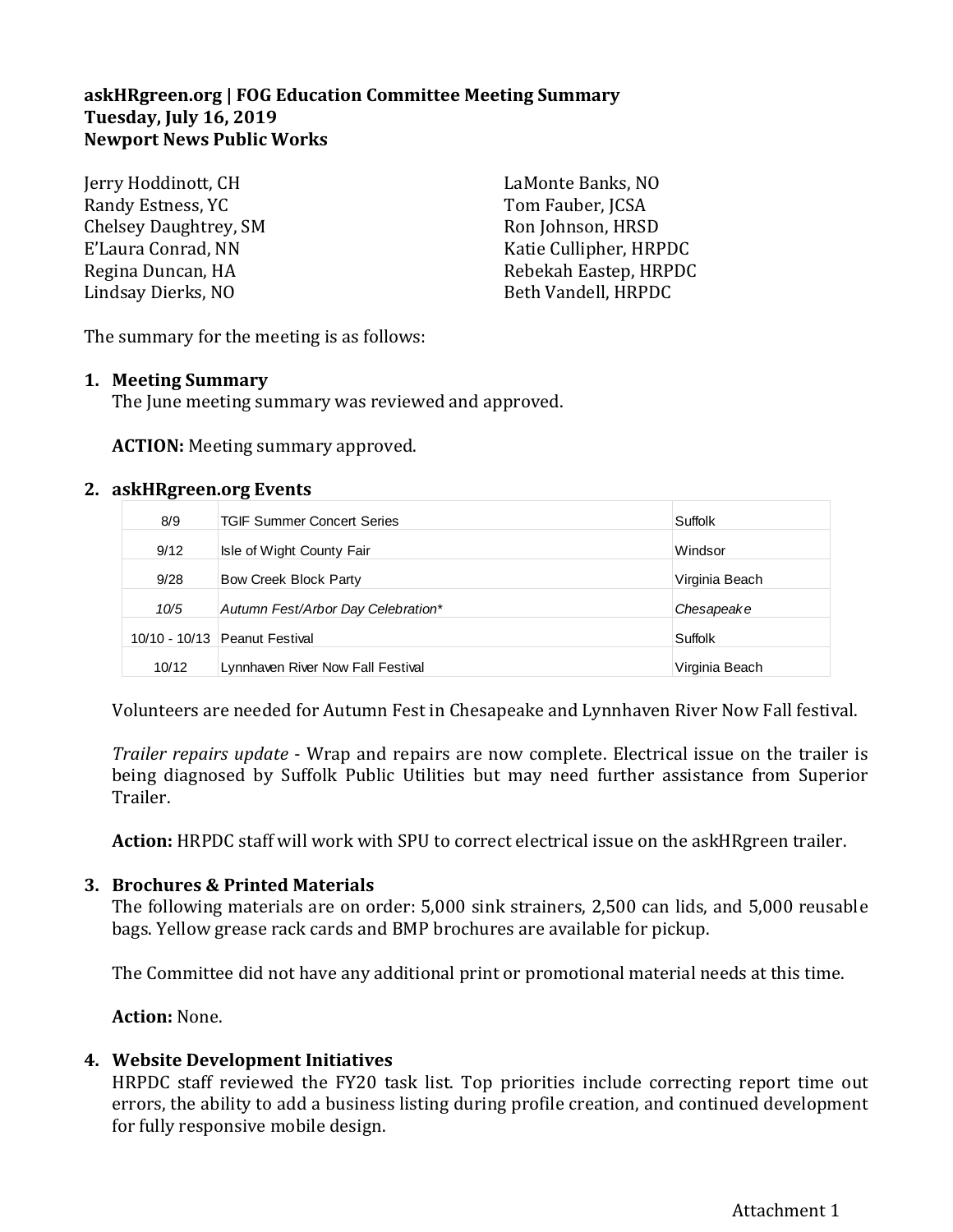Please report website issues to HRPDC staff as they arise.

**Action:** HRPDC staff will continue to work on website enhancements.

# **5. FOG MOA**

HRPDC staff provided an update on the status of the FOG MOA. The finalized document has been presented to the Directors of Utilities and accepted. No localities have signed off on the MOA yet because action by the city manager and council is required. This process will take some time so HRPDC staff will check in regularly with DUCs at their monthly meeting to stay on top of the approval process.

**Action:** HRPDC staff will work with Directors of Utilities to get approvals for the FOG MOA.

# **6. Roundtable**

- Chesapeake FOG Inspector position now closed. 30 applications applied for the two open positions.
- James City County CCTV helped diagnose grease issue at shopping center where restaurants were blaming each other for stoppages. Presented with the evidence was coming from a particular establishment the offending business agreed to install a second grease trap.
- Interceptor deaths Another report of a child falling into a grease interceptor was recently reported (nationally). A similar incident occurred in 2017. Plastic interceptor lids are at fault. Norfolk indicated that they do not allow plastic lids. Other localities were encouraged to find and require replacement for these unsafe lids.
- Newport News Interviews underway for open FOG inspector position
- Norfolk migrating to Lucidity program for FOG inspection management, indirect connections - Norfolk Health Department has authority to review plans and enforce sizing while plumbing inspectors ensure it is done correctly. Norfolk has improved the process by tracking via permit number. LaMonte will provide VDH response but VDH policies differ by locality (i.e. some are involved with inspections and others have no involvement). Sewer lateral replacement along Granby Street, working on certifications for mall food court, attending restaurant association meetings on a regular basis for networking and presentations, microgrants through EDA to assist with FOG maintenance, inquired about shadowing other localities on inspections.
- Best management practices video The Committee discussed the need for a video to use in food handlers training and on the website. Norfolk may be able to assist with the production.
- FOG Institute Training Opportunity sent out by Amanda Albright, \$135 for all modules
- Forrest Sewer Federal Investigation –plea agreement reached after owner passed away leaving the company under new ownership.
- Food trucks The Committee discussed food truck compliance and inspecting commissary locations. Breweries have BMP with HRSD but it does not include food truck considerations, commissaries may not have the right sized trap/interceptor, check cleanouts at commissary to look for illegal dumping.
- Community kitchens The Committee also discussed emerging "community kitchens" where business owners rent space in commercial kitchens. Business owner would be responsible for grease trap maintenance but determining the appropriate trap size